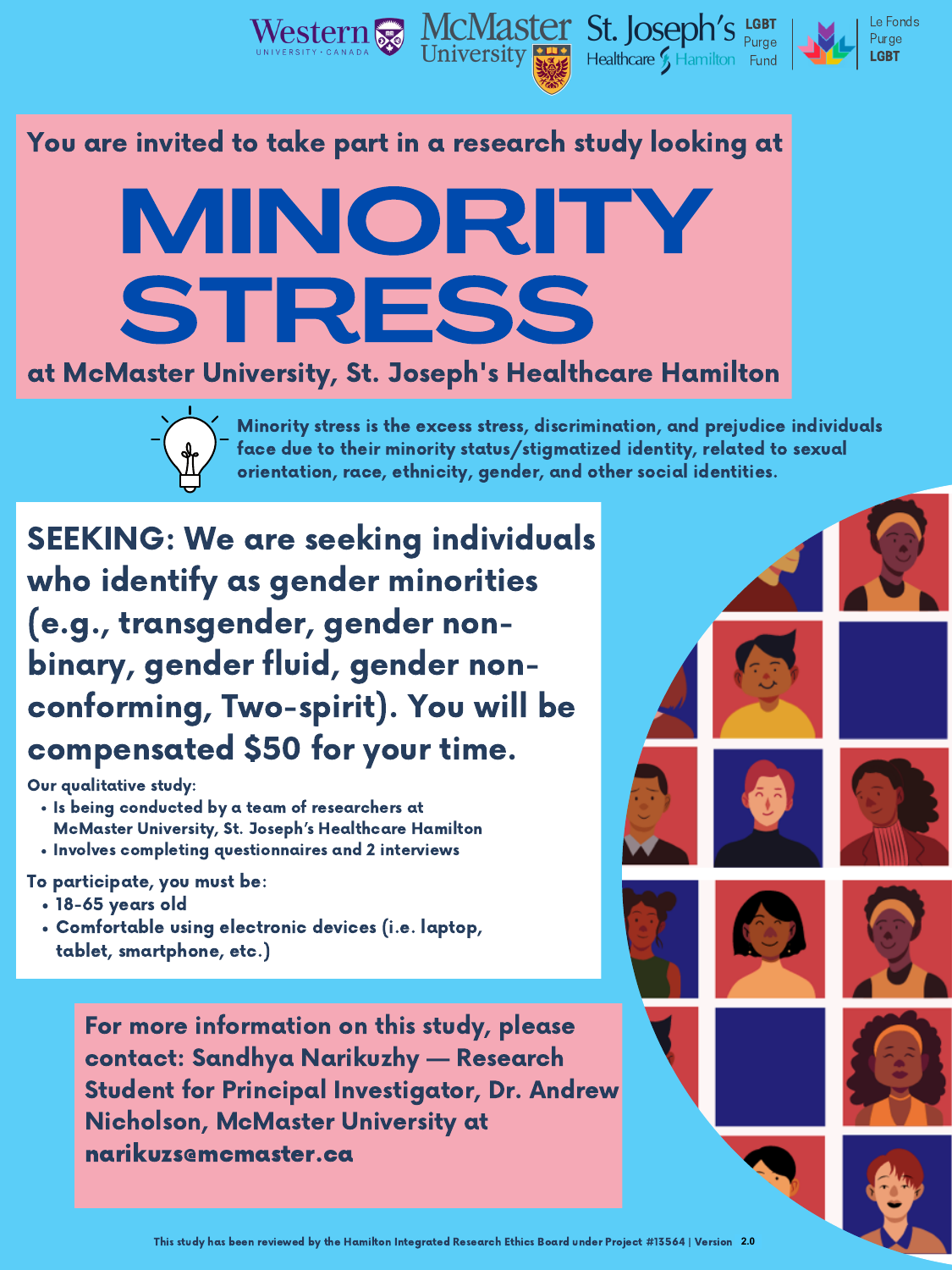# MINORITY STRESS



St. Joseph's

Healthcare S Hamilton

You are invited to take part in a research study looking at

SEEKING: Individuals who identify as sexual



#### at McMaster University, St. Joseph's Healthcare Hamilton



Minority stress is the excess stress, discrimination, and prejudice individuals face due to their minority status/stigmatized identity, related to sexual orientation, race, ethnicity, gender, and other social identities.

For more information on this study, please contact: Sandhya Narikuzhy — Research Student for Principal Investigator, Dr. Andrew Nicholson, McMaster University at narikuzsemcmaster.ca



Our qualitative study:

- . Is being conducted by a team of researchers at McMaster University, St. Joseph's Healthcare Hamilton
- . Involves completing questionnaires and 2 interviews

## minorities (e.g. lesbian, gay, bisexual, pansexual) You will be compensated \$50 for your time.

- 18-65 years old
- Comfortable using electronic devices (i.e. laptop, tablet, smartphone, etc.)

#### To participate, you must be:

This study has been reviewed by the Hamilton Integrated Research Ethics Board under Project #13564 | Version 1.0 **2.0**